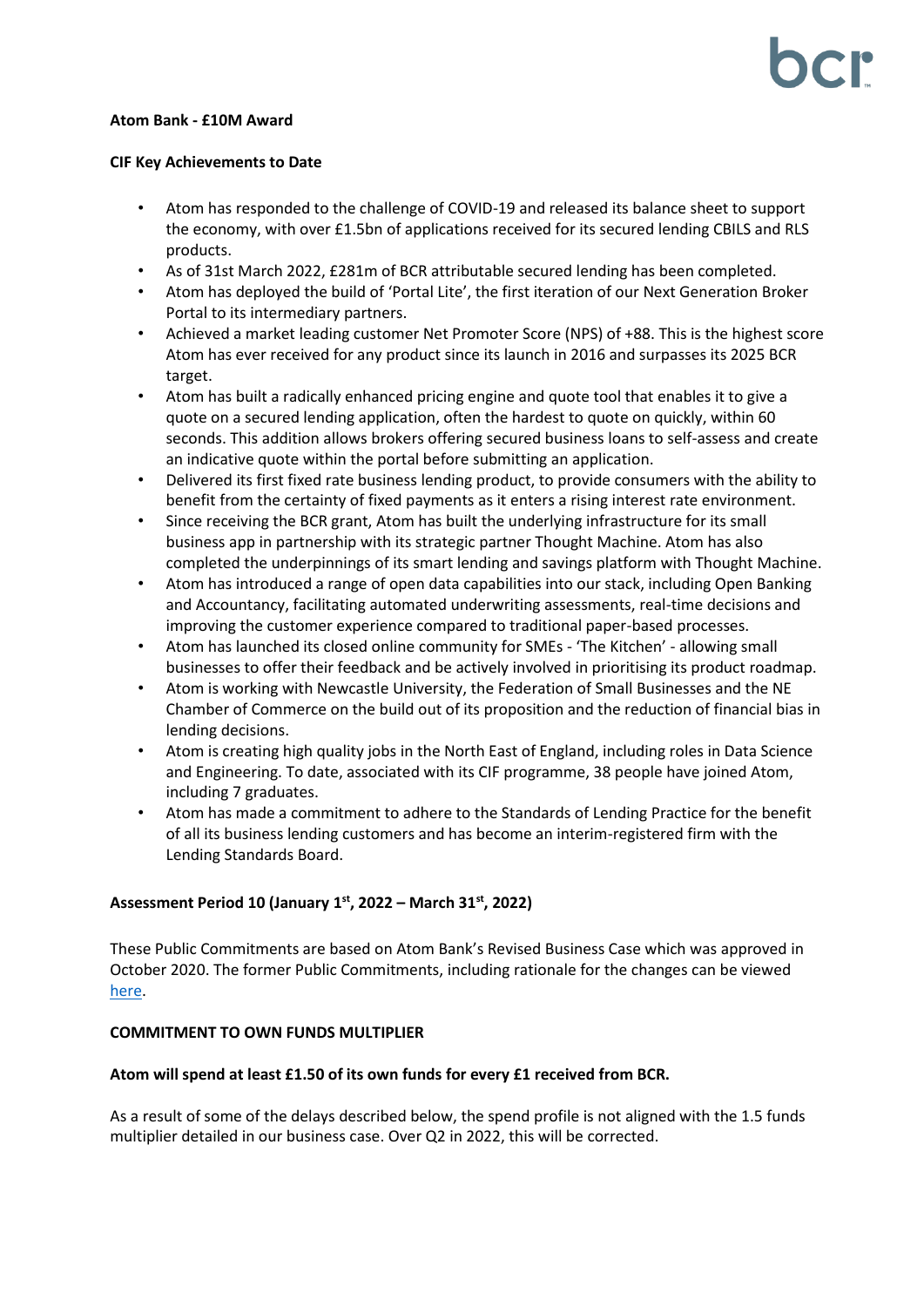## **COMMITMENT TO BRING INNOVATIVE SMART LENDING PRODUCTS TO MARKET**

**Atom recognises that the needs of smaller businesses are distinct and different from those of larger firms.**

**At the core of Atom's proposal are Smart Lending products designed specifically with and for SMEs and underpinned by Atom's unique smart contract technology and machine learning capabilities. Each element of Atom's proposal responds to individual firms' data and behaviour, to better anticipate their financing needs and deliver informed and responsible lending solutions.** 

**Responding directly to what SMEs have told us, Atom's Smart Lending products will include:**

**Access to lending secured over business assets (2021); Unsecured term lending that responds dynamically to forecast cash flow and financial health (2021); An on-demand working capital facility (delivered in 2021); and Invoice discounting to provide instant access to cash tied up in outstanding invoices (2022).**

**Our industry-leading and cost-efficient operating model will enable us to provide competitivelypriced lending, and help make Atom the bank of choice for financing SME cash flow, management and growth. In situations where we cannot meet an SME's lending needs we will, with their explicit consent, offer transparent referrals to alternative providers (2021).** 

This commitment is not currently on track. Whilst we have concluded the design of our unsecured proposition, we have informed BCR that delivery and velocity challenges with third-party partners has resulted in the delivery of our Next Generation Broker Portal being impacted. Releases of new product inventory are subject to replanning and will be addressed in a Revised Business Case to be considered by the BCR soon.

## **COMMITMENT TO DELIVER A NEXT GENERATION BROKER EXPERIENCE**

**The economic effects of COVID-19 are set to last for many months and likely years. Whilst these uncertainties exist, Atom believes that many SMEs with relatively complex needs will seek support from expert intermediaries in lending markets. Complementing our direct to market proposition, in early 2021, Atom will launch a digital portal that will enable intermediaries to submit complex secured lending applications on behalf of small businesses and receive indicative eligibility and affordability decisions instantly, and an underwriter-backed decision within 48 hours. Providing automated access to Atom's core banking machine for these complex cases does not necessarily mean that Atom can serve every customer's needs, so this platform will be linked to our digital referral platform so that customers' requirements can be considered alongside a range of alternative lending provision.**

This commitment is not currently on track. We continue to develop our Next Generation Broker Portal and have completed the build and implementation of our broker Quick Quote tool in Portal Lite, allowing brokers to receive instant, accurate quotes without having to contact Atom directly. Additional incremental releases remain in flight.

# **COMMITMENT TO DELIVER A COMPLEMENTARY DIGITAL TOOLKIT TO SUPPORT UNMET SME NEEDS**

## **We will build and implement an extensive roadmap of complementary digital products and tools.**

**During 2022, Atom will launch a real-time cash flow monitor and long-range financial health tool. Powered by machine learning, it will help SMEs to monitor their finances and anticipate shortfalls or**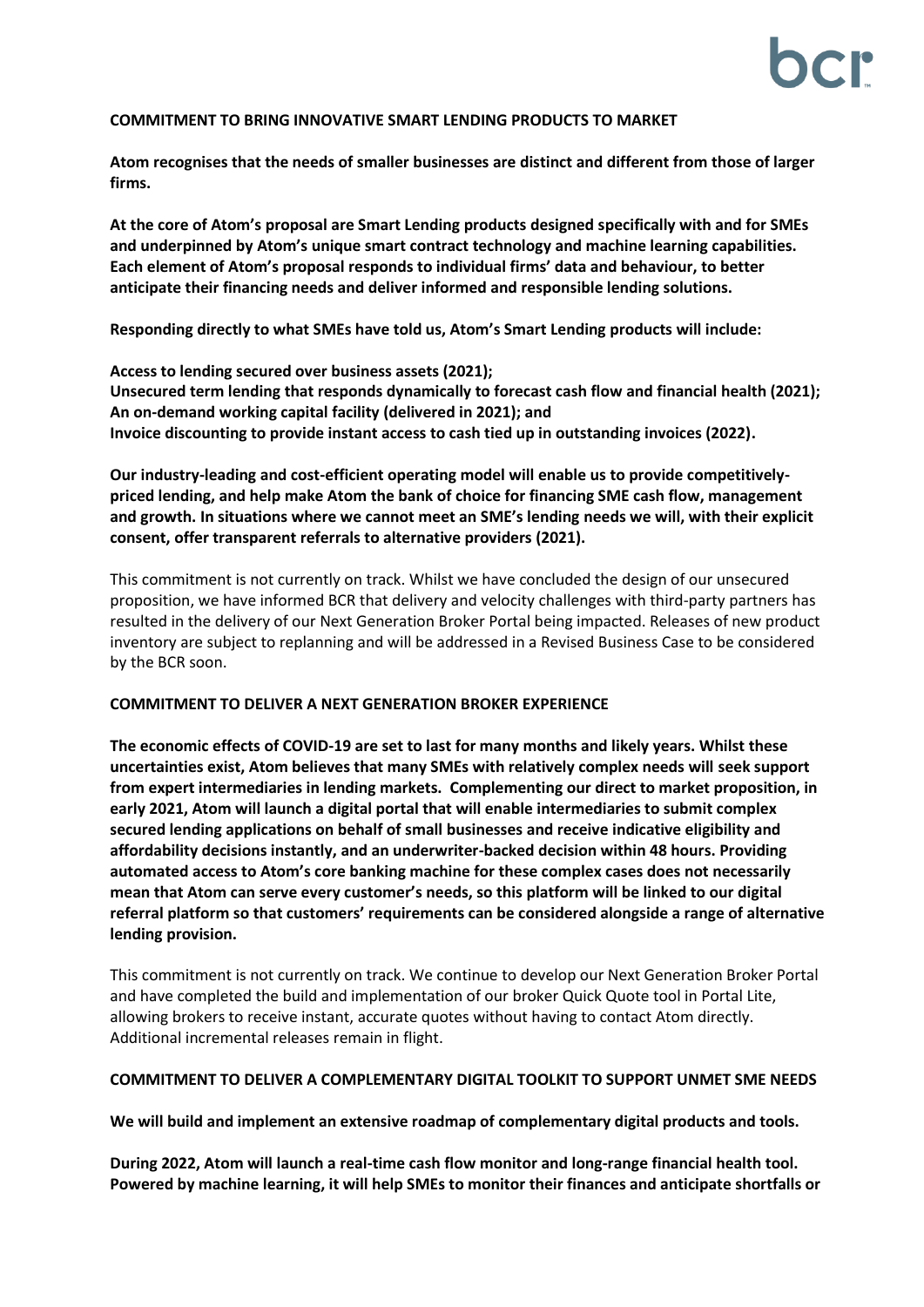**surpluses in cash flow. It will also provide meaningful and actionable insights to help drive efficiency and profitability.** 

**Finding appropriate funding to help turn new opportunities into growth is a key concern for SMEs. From 2023 our digital 'Lending Coach' will provide insight and intelligence to navigate funding options, with personalised prompts and simple actions to undertake every day that help them get credit-ready.** 

**We are also committed to supporting the 'permanent-non-borrowers' that make up 47% of SMEs – those who prefer to self-fund expansion. In 2021 we will offer competitively-priced savings products that integrate with cash flow forecasts and respond to AI-driven nudges and alerts.** 

**Finally, to allow SMEs to get on with the day-to-day running of their businesses, we will develop a range of digital tools including invoice management (2024); investment appraisal (2024) and scenario planning to visualise the impact of delayed or accelerated payments (2024).**

This commitment is not on track, whilst we have begun to mobilise a programme of work to deliver our first business savings product, this remains subject to delay into late 2022.

## **COMMITMENT TO ADDRESS DISCOURAGED DEMAND AND ENHANCE THE FINANCIAL WELLBEING OF SMEs**

**To ensure small businesses have the confidence to seek the external finance that is right for them, our proposal will include:** 

**A rapid and frictionless onboarding process that captures financial aspirations, and generates bespoke customer solutions;**

**Seamless API integration with existing bank accounts and accounting software; A simple visualisation of financial health, giving SMEs time to focus on their business; Use of alternative performance data to assess under-served 'thin-file' applicants; A simple fee structure and tailored repayment plans so SMEs can borrow with confidence.** 

**Our proposition development will also be informed by the outputs of our partnership with Newcastle University's FinTrust programme, the focus of which is to avoid unintended bias and reduce financial exclusion.** 

This commitment remains on track. We have completed our submission to the Lending Standards Board (LSB) as we aim to move out of 'Interim Registration' and achieve full registration. The LSB are the sole standard setter and oversight body for SME lending in the UK and provide an opportunity to demonstrate to Atom customers that Atom aspires to exceed the minimum standards set by the FCA.

We continue to use customer provisioned cloud and on-premise accountancy data in our credit lifecycle; enabling instant verification of business trading history and performance, reducing reliance upon outdated Companies House data and manually submitted management accounts where possible. During Q1 2022, our Open Banking capability was delivered, facilitating faster decisions by automating affordability assessments and manual processes, and mitigating the risks associated with lagging data.

# **COMMITMENT TO TRANSFORM SME BANKING**

**Atom will help SMEs to secure finance, and materially address the funding gap in the market by delivering an additional £3bn of business financing by March 2025.**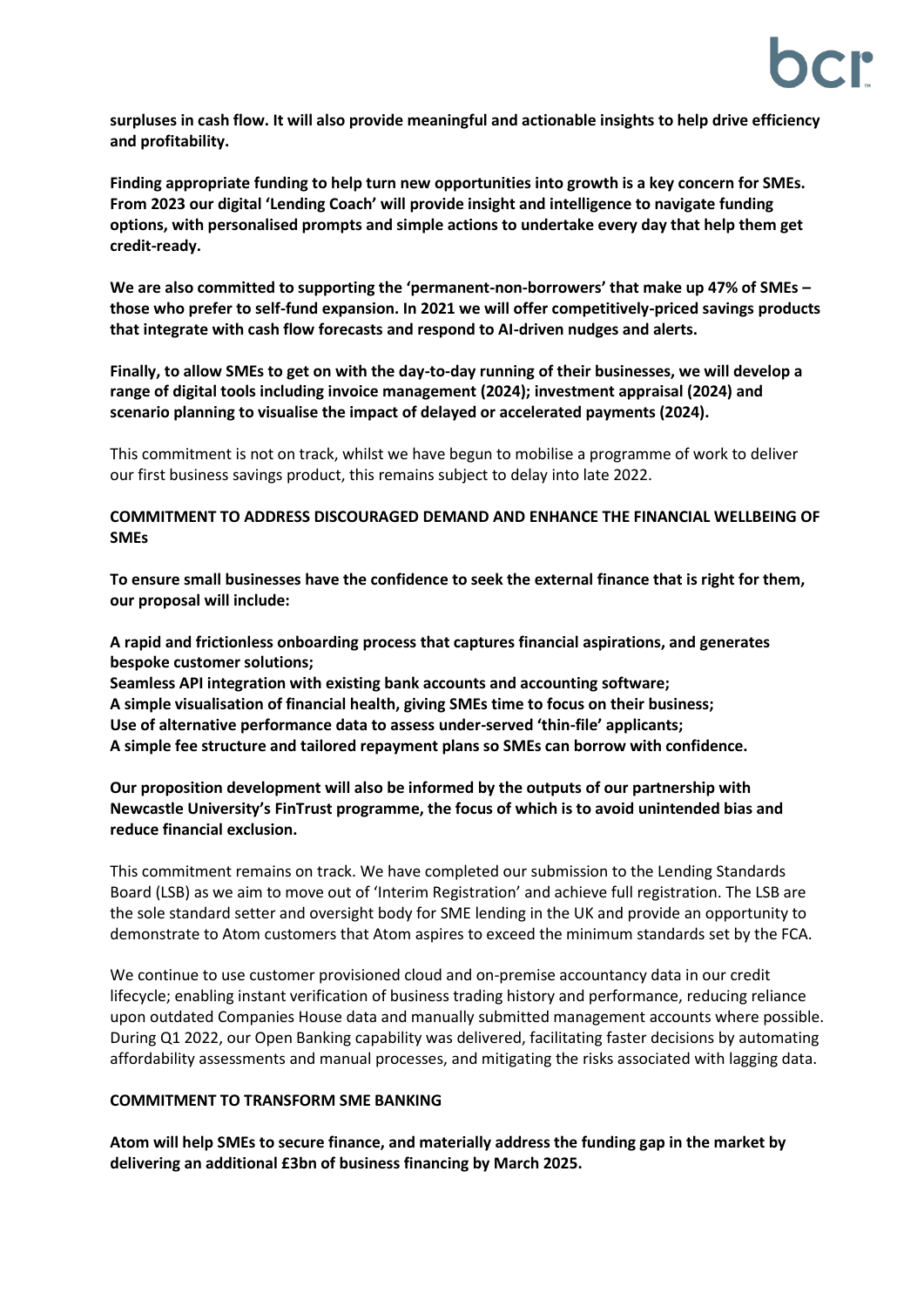**We will set a new standard for customer experience in the sector and work to replicate our personal customer Net Promoter Score of +74 for the benefit of SMEs.** 

**Atom will also cater for savers, but stand ready to support them with Smart Lending solutions when their needs or ambitions change. We have set a goal of opening an additional 88k business savings accounts by March 2025.**

**Atom will package its SME proposition in a free-to-download and use application. Available to all SMEs, we forecast that this will benefit in excess of 340k by 2025 and provide them with data insights valued at c.£150m per annum.**

This commitment remains partially on track. Atom continues to deliver timely and affordable lending into the market and provides exceptional, market leading levels of customer service with a +88 customer NPS.

As of 31<sup>st</sup> March 2022, we have completed £281m of BCR attributable Secured Lending, surpassing our stated additional secured lending target for 2022. This strong performance is anticipated to continue in the first half of 2022, with an additional £40m awaiting drawdown as we continue to support small businesses with affordable finance as they look to recover and grow following the disruption of the COVID-19 pandemic.

Through RLS, we are offering secured loans from £250,000 up to £2m, subject to eligibility criteria, via our network of independent brokers across the UK. At the conclusion of Period 10, we have issued 1,490 RLS quotes via our Quick Quote tool worth c. £1.4bn and received applications at a value of c. £480m.

Owing to delays associated with our deposits roadmap, we are behind our for savings accounts opened in 2022.

# **COMMITMENT TO PARTNER WITH INNOVATIVE SMEs**

**Atom has a proven track record of partnering with UK FinTech and other innovative SMEs. In delivering our bid commitments we will extend these partnerships to include at least a further 10 SMEs.** 

This commitment is on track. To date Atom has signed commercial relationships with seven innovative UK SME companies, including strategic partnerships with Plaid and Codat to help support and deliver our bid commitments with more planned throughout 2022.

## **COMMITMENT TO CREATE 70 NEW JOBS IN NORTH EAST ENGLAND**

**On top of the 348 roles we have already created in the North East, we will add an additional 55 high skilled jobs and 15 graduate and apprentice roles in Durham.** 

**We are committed to changing the balance of who works in finance and technology. Atom already supports seven initiatives to boost inclusion and employment among under-represented groups, and we will use these initiatives to help us fill these roles.**

This commitment is on track. Atom remains committed to creating high quality jobs in the North East of England, including roles in Data Science and Engineering. To date 38 people have joined Atom directly supported by the BCR funding, including 7 graduates. Significant additional recruitment is currently ongoing in our teams including roles in Engineering, Risk and Operations. We have in excess